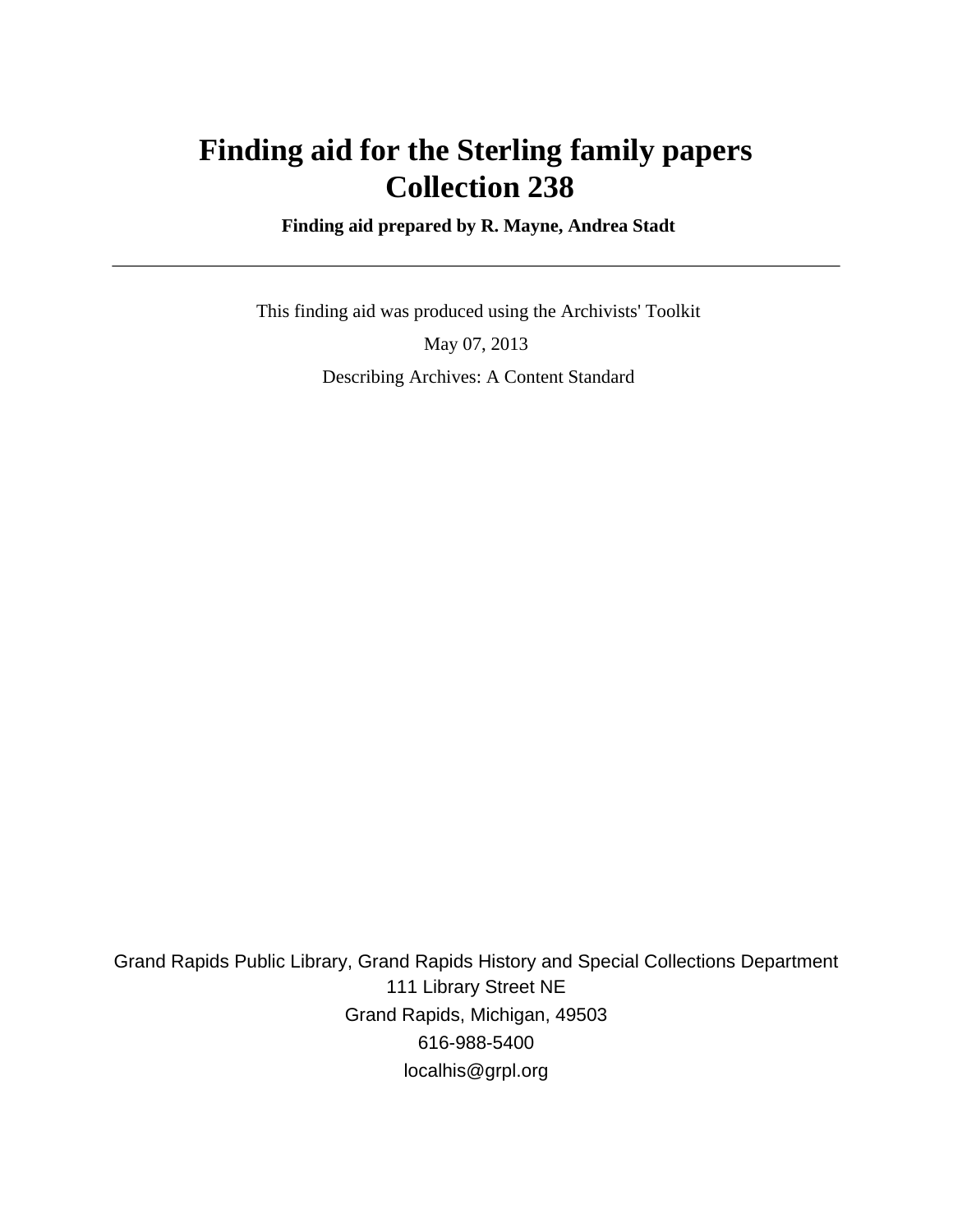## **Table of Contents**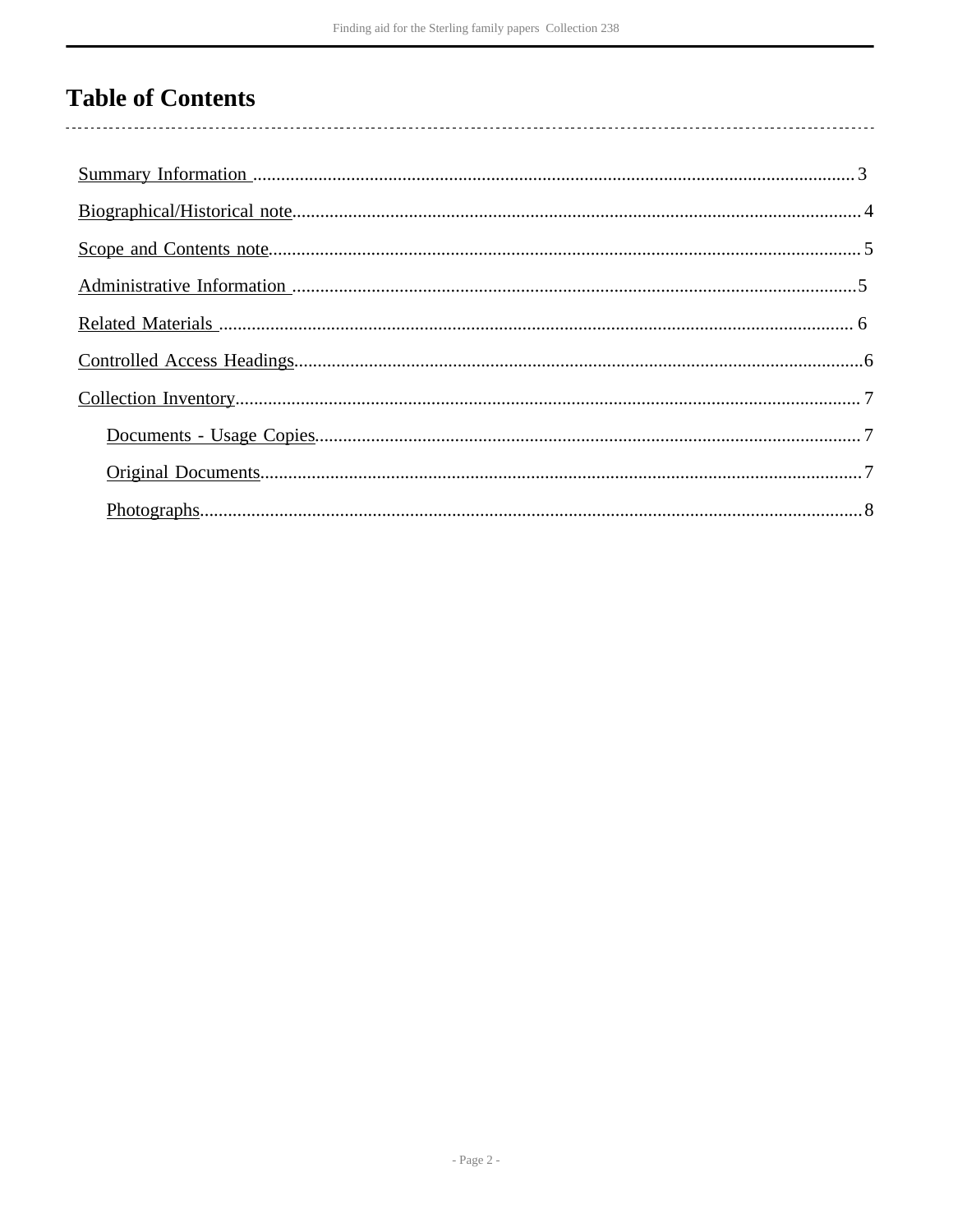# <span id="page-2-0"></span>**Summary Information**

| <b>Repository</b> | Grand Rapids Public Library, Grand Rapids History and Special<br><b>Collections Department</b>                                                                                                                                                                                                                                                                                                                                                                                                                                                                                                                                                                                                                                                                                                                                                                                                                             |
|-------------------|----------------------------------------------------------------------------------------------------------------------------------------------------------------------------------------------------------------------------------------------------------------------------------------------------------------------------------------------------------------------------------------------------------------------------------------------------------------------------------------------------------------------------------------------------------------------------------------------------------------------------------------------------------------------------------------------------------------------------------------------------------------------------------------------------------------------------------------------------------------------------------------------------------------------------|
| <b>Creator</b>    | Sterling, Daniel L, 1823-1914                                                                                                                                                                                                                                                                                                                                                                                                                                                                                                                                                                                                                                                                                                                                                                                                                                                                                              |
| <b>Title</b>      | Sterling family papers                                                                                                                                                                                                                                                                                                                                                                                                                                                                                                                                                                                                                                                                                                                                                                                                                                                                                                     |
| Date [bulk]       | Bulk, 1864-1865                                                                                                                                                                                                                                                                                                                                                                                                                                                                                                                                                                                                                                                                                                                                                                                                                                                                                                            |
| Date [inclusive]  | 1864-1972                                                                                                                                                                                                                                                                                                                                                                                                                                                                                                                                                                                                                                                                                                                                                                                                                                                                                                                  |
| <b>Extent</b>     | 0.21 Linear feet One box                                                                                                                                                                                                                                                                                                                                                                                                                                                                                                                                                                                                                                                                                                                                                                                                                                                                                                   |
| Language          | English                                                                                                                                                                                                                                                                                                                                                                                                                                                                                                                                                                                                                                                                                                                                                                                                                                                                                                                    |
| <b>Abstract</b>   | The Sterling family papers contain original Civil War era letters,<br>written by soldier Daniel L. Sterling of the 1st Michigan Engineers and<br>Mechanics, Company D; dated January 30 1864-September 18, 1865.<br>The letters were addressed to wife Fidela and children Ella (Ellen), Mary,<br>Wellington and Emily Sterling, who remained in Lowell, Michigan<br>during the war. Copies of Daniel L. Sterling's military and medical<br>records, and application for pension, obtained from the National Archives,<br>are included. The post-war part of this collection consists of Daniel L.<br>Sterling's descendant's correspondence, birth and death certificates,<br>cemetery records and specifically A. Wellington Sterling's mementos.<br>There are seven photographs included in the collection. One is of Daniel<br>L. Sterling, the other six are unidentified, but presumed to be the Sterling<br>family. |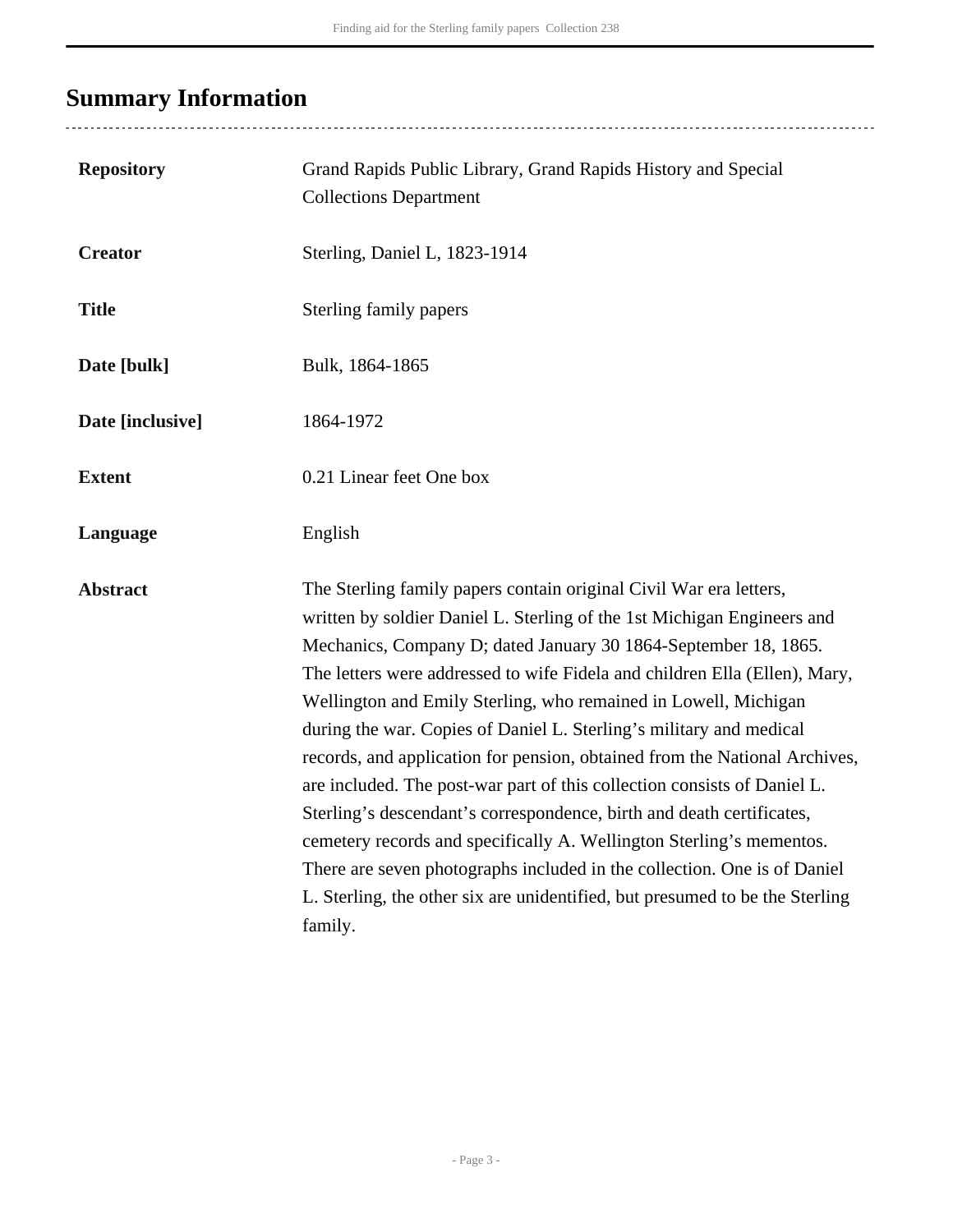## <span id="page-3-0"></span>**Biographical/Historical note**

Daniel L. Sterling was born in Lima, New York on November 5, 1823. Between the years 1853 and 1857, he, his wife Fidela and two daughters, Ellen and Mary, moved to Lowell, Michigan. Sterling farmed there for several years, and children Wellington and Emily were born in 1857 and 1860 respectively.

On December 19, 1863, at the age of forty, Daniel L. Sterling enlisted with the 1st Michigan Engineers and Mechanics, Company 2, mustering in Grand Rapids MI, on January 5, 1864. He was employed as an artificer, or a mechanic and carpenter.

During his consignment with the union troops he remained with his regiment for the entire time, with the exception of two hospital stays. While at camp, he worked as a cook, took role call, held religious meetings and helped run a sawmill. His duties generally ran parallel to the tasks of his company. While away, he wrote regularly to his wife and family in Lowell, MI. His letters report on what he had seen and done, different cities, architecture, flowers, financial, farm advice to his wife and reported on the general attitude among the soldiers.

In Nashville, Tennessee, on September 22, 1865, Sterling was discharged and returned to Lowell. Son Milton was born in Lowell on October 21, 1866.

Daniel's wife died in 1887 and he eventually moved in with his daughter Ellen and son-in-law Lewis Merriman, remaining in Lowell until his death on September 14, 1914.

Daniel L. Sterling's eldest daughter Ellen married Lewis Merriman and had two children, their names are not known. D.L. Sterling's second daughter Mary married a "Stowe", her husband's first name is not known. Son Wellington D. Sterling married Mary L. Sterling, who was born in 1857. They had (as of 1900) three children, Ura L. Sterling (1883), D. Lawrence Sterling (1889), and Lena P. Sterling (1891). D.L. Sterling's third daughter, Emily, married a Merriman, her husband's first name is not known. Milton J. Sterling married Belle B. Sterling and had two sons, Warren W. Sterling (1893) who married Ethel L. Sterling, and (A.) Wellington Sterling (1899).

(A.) Wellington Sterling is linked to Daniel L. Sterling through these intermediate generations. A. Wellington Sterling was born on February 22, 1899, the grandson of Daniel L. Sterling. He grew up in Kalamazoo, Michigan and sometime during the course of his life he and his brother Warren W. Sterling moved out to the San Pedro, California area.

He lived there, alone and destitute, apparently being taken care of by neighbors Dan and Renee McElroy. He died on November 4, 1972, with the McElroy's purchasing his gravestone, which is inscribed "OUR GRANDFATER".

A. Wellington Sterling is buried beside his brother Warren W. and sister-in-law Ethel L. Sterling in Green Hills Cemetery.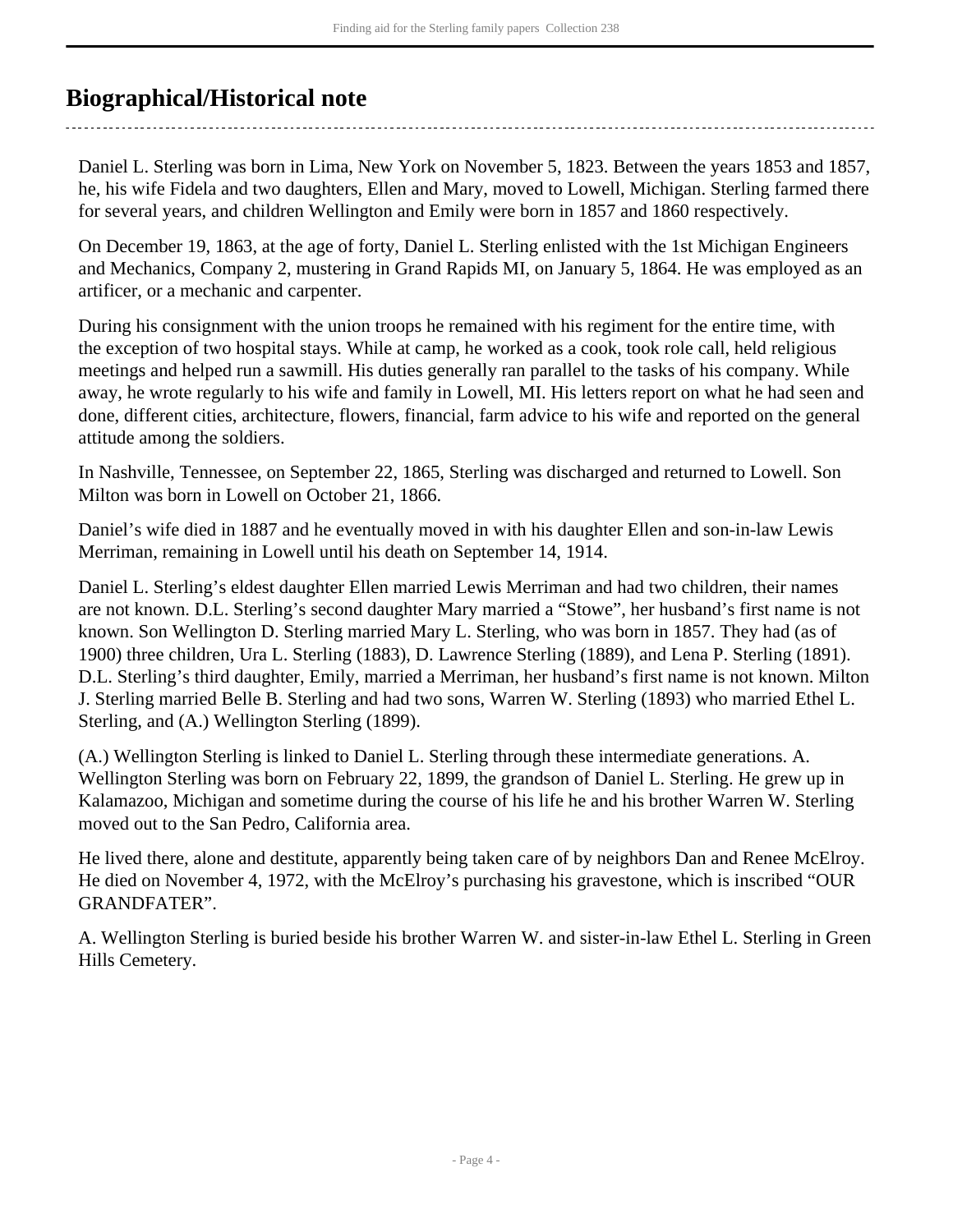### <span id="page-4-0"></span>**Scope and Contents note**

This collection includes original Civil War letters written by Daniel L. Sterling while he was stationed in South Carolina, Chattanooga, Washington DC, Louisville and Nashville, he also marched with Sherman. Sterling, as an older soldier, however, does not report of the battlefront, but rather of cities, architecture, flowers, crops and attitudes within the camps and his general duties. His letters date between January 30, 1864 and September 18, 1865, with a gap occurring between September 18, 1864 and January 23, 1865. These letters compose the bulk of the collection.

There is one non-Civil War letter written by Daniel L. Sterling to his grandson in October of 1911.

Other family correspondence is between Wellington D. Sterling and Milton J. Sterling in 1887, and between Emily Merriman and A. Wellington Sterling in 1942. There are certificates and documents for A. Wellington Sterling (including his food stamps and Medi-cal identification number), Milton J. Sterling, Belle B. Sterling, Warren W. Sterling and Ethel L. Sterling.

Other correspondence records problems of Warren W. Sterling's tenants, letters from friends of A. Wellington Sterling, and a letter for A. Wellington Sterling's neighbor, Renee McElroy from State Senator Joseph M. Kennick.

Graphics include two greeting sketches. An autograph book and poem for A. Wellington Sterling are also included.

This collection spans from 1864-1972. The two main periods are from January 30, 1864 to September 18, 1865, and December 11, 1970 to November 13, 1972.

All Civil War letters are transcribed, numbered and photocopied.

## <span id="page-4-1"></span>**Administrative Information**

#### **Publication Information**

Grand Rapids Public Library, Grand Rapids History and Special Collections Department

### **Immediate Source of Acquisition note**

Library purchase, Charles Apfelbaum (rare book seller), accession number P1999.019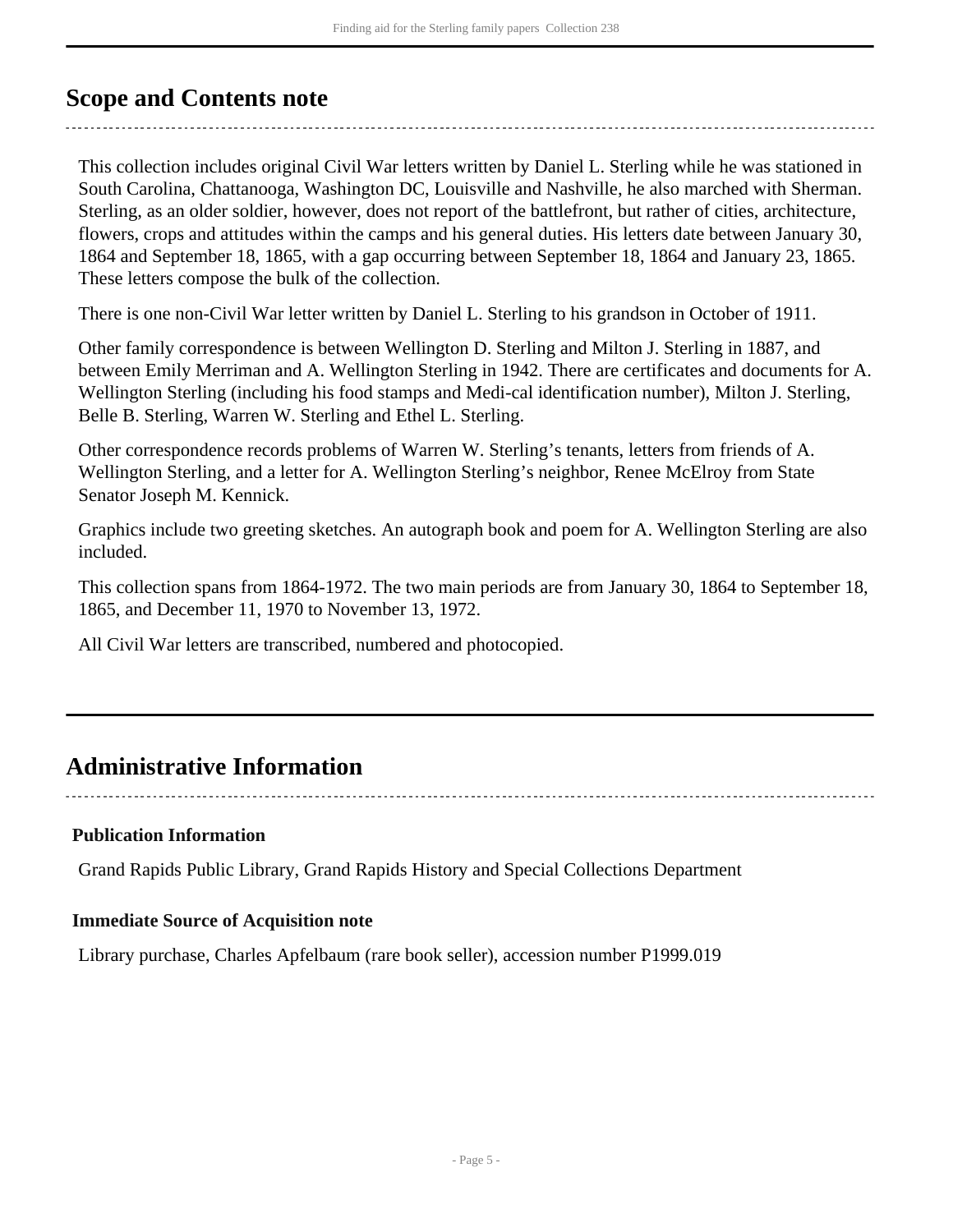## <span id="page-5-0"></span>**Related Materials**

### **Related Archival Materials note**

Coll. 242, GRPL Civil War Documents Collection: This collection contains small accessions of original or photocopied Civil War materials, and also provides cross references to other GRPL archival collections where Civil War holdings can be found.

### <span id="page-5-1"></span>**Controlled Access Headings**

### **Family Name(s)**

• Sterling, Lowell (Mich.)

### **Genre(s)**

• letters (correspondence)

### **Geographic Name(s)**

- Grand Rapids (Mich.) -- History
- United States -- History -- Civil War, 1861-1865 -- Personal narratives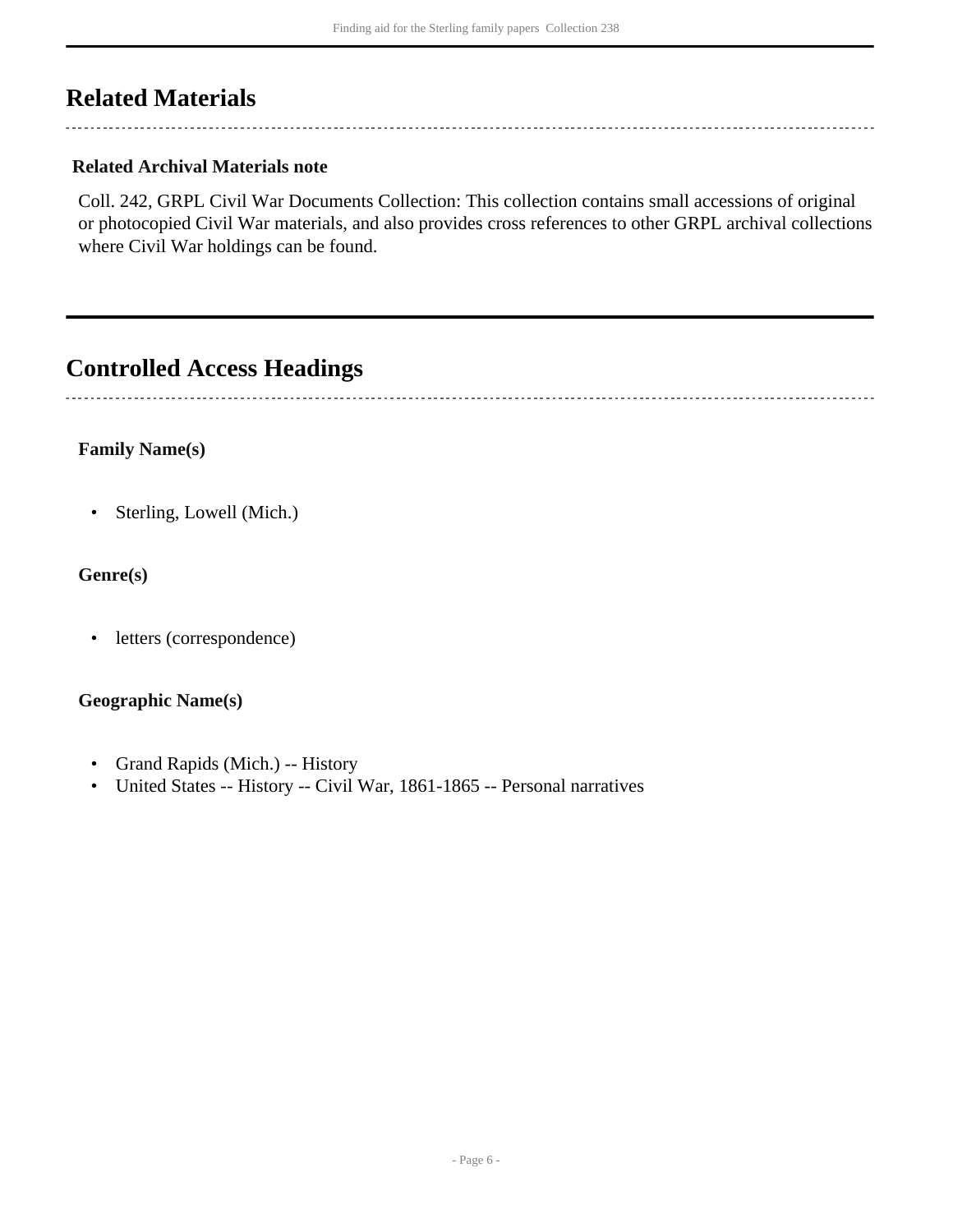# <span id="page-6-0"></span>**Collection Inventory**

<span id="page-6-2"></span><span id="page-6-1"></span>

| <b>Documents - Usage Copies</b>                                                                                                                          |                |                |
|----------------------------------------------------------------------------------------------------------------------------------------------------------|----------------|----------------|
|                                                                                                                                                          | <b>Box</b>     | Folder         |
| Civil War Letters                                                                                                                                        | $\mathbf{1}$   | $\mathbf{1}$   |
| <b>Letter Transcriptions</b>                                                                                                                             | $\mathbf{1}$   | $\overline{2}$ |
| Military and Medical Records                                                                                                                             | $\mathbf{1}$   | 3              |
| 1870 Census, 1900 Sound-ex.                                                                                                                              | $\mathbf{1}$   | $\overline{4}$ |
| Photocopied Letters: Wellington D. Sterling to Milton J. Sterling, Daniel<br>L. Sterling to Grandson                                                     | $\mathbf{1}$   | 5              |
| <b>Original Documents</b>                                                                                                                                |                |                |
|                                                                                                                                                          | <b>Box</b>     | Folder         |
| Civil War Letters (28 pieces, in 26 plastic sleeves. Appear to be 25 letters<br>plus fragments, 7/2/2007) Formerly 238-1-6 Letters move to Safe 7/2/2007 | S <sub>8</sub> | X              |
| Original Letters: Wellington D. Sterling to Milton J. Sterling, Daniel L.<br>Sterling to Grandson.                                                       | $\mathbf{1}$   | 7              |
| Envelopes: Fragment, mailed From Ypsilant MI; Zendex, Dubin CA.                                                                                          | $\mathbf{1}$   | 8              |